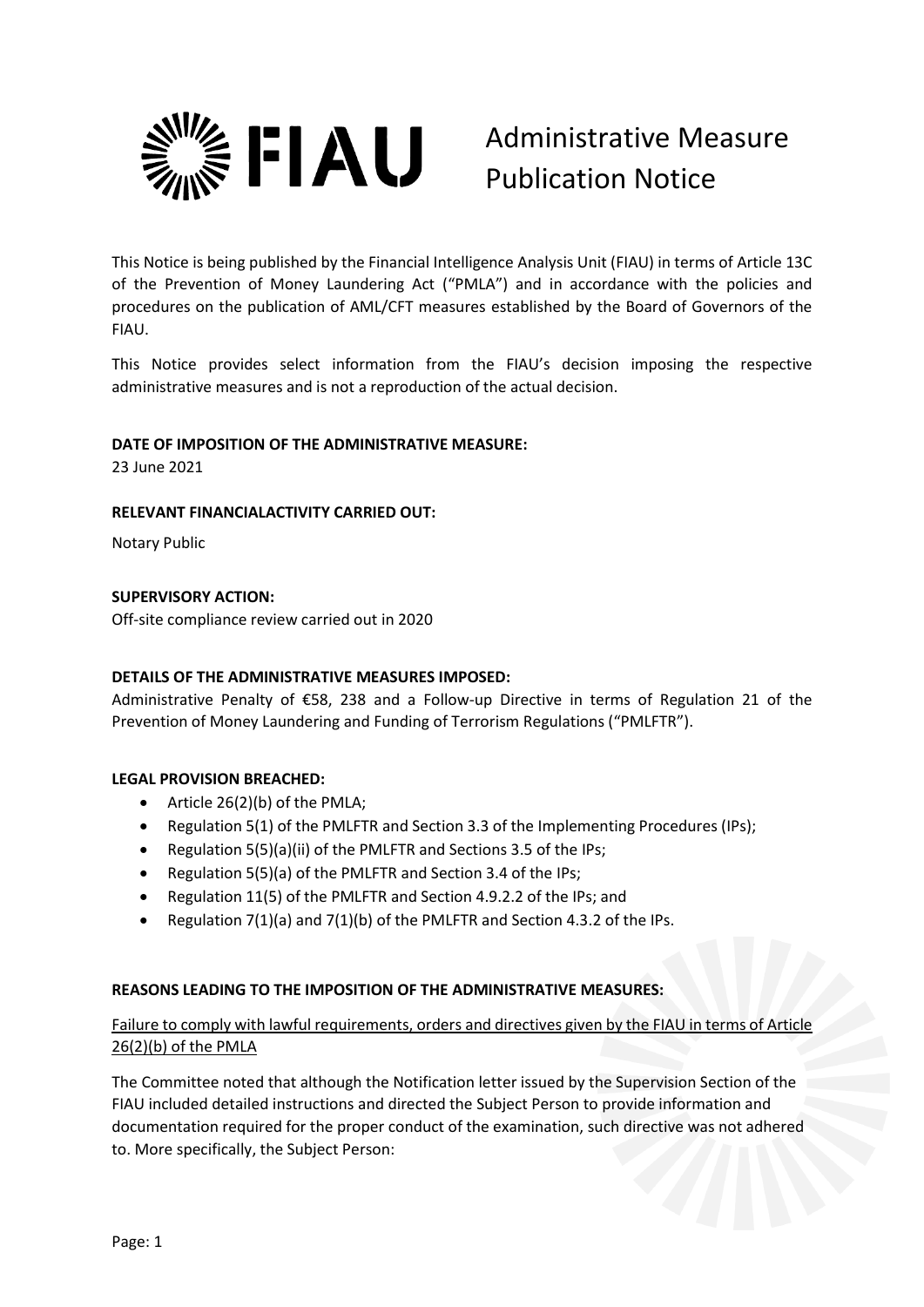## Failed to provide an active client list as requested by the FIAU

The Committee noted that difficulties in obtaining such client list were immediately experienced by the supervisory officials conducting the compliance review and extensions to the deadline originally established were granted to the subject person. Although the active client list was provided within such extensions, this was not in the format requested by the FIAU and did not include all the information requested by means of the Notification letter sent to the Subject Person.

# Failed to provide an inactive client list as requested by the FIAU

The Committee again noted that in order for supervision officials to obtain the inactive client list, a number of extensions to the original deadline were granted to the Subject Person. However, despite such extensions, the inactive client list was still not provided within the stipulated timeframes. In addition, as with the previous finding, the format of such client list was not in line with the instructions provided by the FIAU in the Notification letter.

# Failed to provide the FIAU with the sample of files requested Although a sample of files were requested, the Subject Person only provided 26% of the total sample requested within the stipulated deadlines. 53% of the files requested were never provided to the FIAU while the remaining 20% were provided late.

In view of the above-mentioned, the Committee expressed its disappointment towards the lack of appreciation demonstrated by the Subject Person to the FIAU's functions and her AML/CFT obligations. The Committee considered that by the lack of consideration towards the requests and instructions made by the Supervisory Section of the FIAU, the Subject Person has hindered the FIAU's supervisory process even after several extensions to deadlines originally established were granted. The Committee therefore determined that the findings identified constitute as breach of a lawful order given by the FIAU in terms of Article 26(2)(b) of the PMLA.

# Business Risk Assessment (''BRA'') – Regulation 5(1) of the PMLFTR and Section 3.3 IPs;

The Committee noted that the Subject Person failed to have in place a business risk assessment that would identify and assess the risks of ML/FT that arise out of her operations. The Committee also noted that during the compliance review, it was evident that the Subject Person lacked knowledge and understanding not only in relation to the risks she is exposed to through her operations but also on the obligation to have a BRA in place itself. The Committee in fact noted correspondence carried out between the Subject Person and Supervision Officials in which the Subject Person is stating that the completion of a BRA does not apply to her and that instead, customer risk assessments are carried out. While this in itself evidenced the Subject Person's lack of knowledge in relation to her BRA obligations, as will be indicated in the subsequent finding, her CRA obligations have not been met either.

The Committee therefore determined that the findings identified constitute as breach of Regulation 5(1) of the PMLFTR and Section 3.3 of the IPs.

## Customer Risk Assessment ("CRA") - Regulation 5(5)(a)(ii) of the PMLFTR and Section 3.5 of the IPs

In all the files reviewed, the Committee noted that no CRA was conducted. The Committee also noted the Subject Person's admittance of such finding and that she has no established CRA procedures.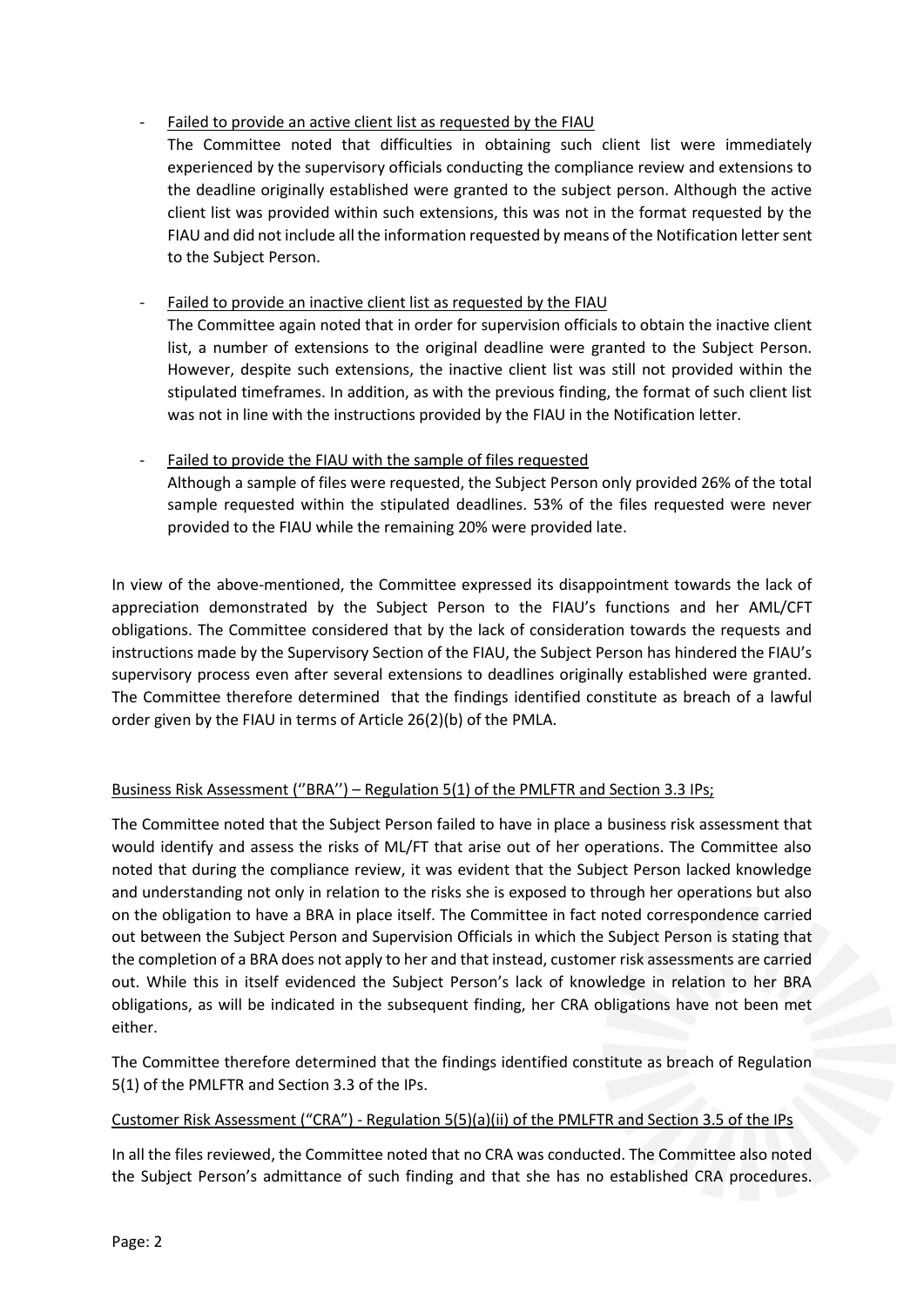Consequently, the Subject Person carried out occasional transactions without first establishing the risk associated with that transaction, potentially exposing her to a higher ML/FT risk without having knowledge of such risk, let alone being able to mitigate any risks exposed to.

In view of the above, the Committee determined that the findings identified constitute as breaches to Regulation 5(5)(a)(ii) of the PMLFTR and Section 3.5 of the IPs.

### Policies & Procedures - Regulation 5(5)(a) of the PMLFTR and Section 3.4 of the IPs

The Committee noted that during the compliance review, the subject person had stated that she makes use of the Notarial Council's Manual. However, as was evident from the various findings of the compliance review, there was no implementation of such Manual. The Committee reiterated that although Notaries may make use of the Notarial Council's Manual as part of their AML/CFT Framework, when doing so one shall ensure that whenever the Manual does not cater for particular situations, separate procedures that would complement such Manual should be established in order to address the actual operations of a particular notary. For instance, the Subject Person had no Customer Acceptance Policy (CAP) in place. Consequently even had adherence to such Manual been made in practice, something which as is evident from the findings identified was not done, you have failed to establish comprehensive policies and procedures that are reflective of your operations and risks.

In view of the above, the Committee determined that the findings identified constitute as breaches to Regulation 5(5)(a) of the PMLFTR and Section 3.4 of the IPs.

# Identification & Verification ("ID&V") - Regulation 7(1)(a) and 7(1)(b) of the PMLFTR and Section 4.3.2 of the IPs

In all the files reviewed, shortcomings were identified in relation to the identification and verification of the customers and beneficial owners. In fact, whenever one of the parties was a corporate customer, no explanation on the company's ownership and control structure was maintained. In addition, the beneficial owners of such customers were not identified and verified. The Notary therefore proceeded to allow the transfer of immovable property to take place without having a clear understanding of who her customers were and in case of corporate customers without having the knowledge of who ultimately owned and controlled the corporate customers.

In view of the above, the Committee determined that the findings identified constitute as breaches to Regulation 7(1)(a) and 7(1)(b) of the PMLFTR and Section 4.3 of the IPs.

## Politically Exposed Persons ("PEPs") - Regulation 11(5) of the PMLFTR and Section 4.9.2.2 of the IPs

Although the Subject Person had in place a CDD form which included a question that would establish the PEP status of a customer, from the file review it transpired that this form was not being implemented in a comprehensive manner in practice. In fact various parties in all of the files reviewed did not have such form filled in and therefore their PEP status was not established by the Subject Person. In such absence, the Subject Person was unable to implement the enhanced due diligence measures to mitigate the increased risk associated with PEP customers whenever services are being provided to same.

In view of the above, the Committee determined that the findings identified constitute as breaches to Regulation 11(5) of the PMLFTR and Section 4.9.2.2 of the IPs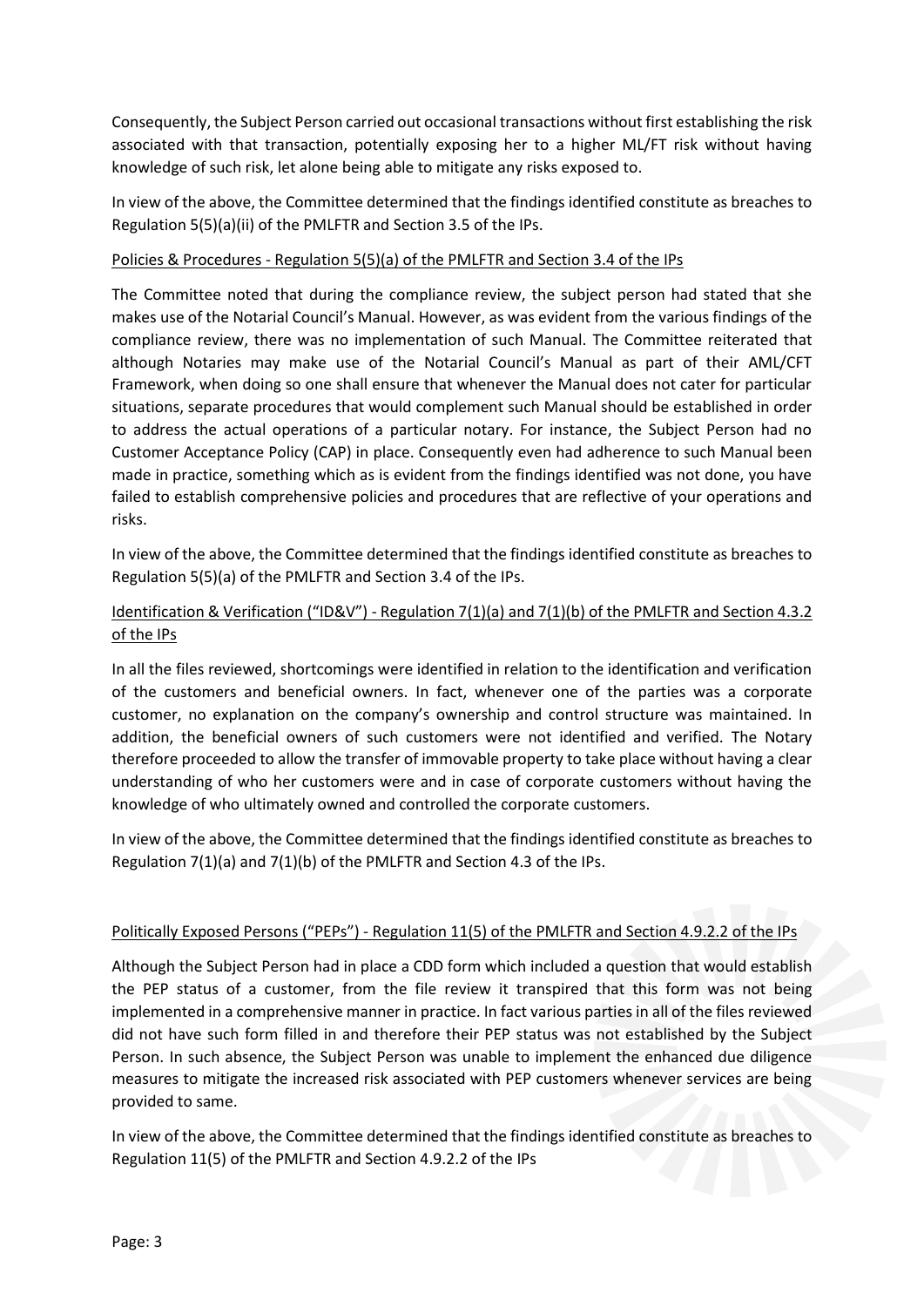#### **ADMINISTRATIVE MEASURES TAKEN BY THE FIAU'S COMPLIANCE MONITORING COMMITTEE:**

After taking into consideration the abovementioned breaches by the Notary, the Committee decided to impose an administrative penalty of fifty eight thousand, two hundred and thirty eight euro (€58, 238) with regards to the breaches identified in relation to:

- Article 26(2)(b) of the PMLA;
- Regulation 5(1) of the PMLFTR and Section 3.3 of the IPs;
- Regulation 5(5)(a)(ii) of the PMLFTR and Sections 3.5 of the IPs;
- Regulation 5(5)(a) of the PMLFTR and Section 3.4 of the IPs;
- Regulation 11(5) of the PMLFTR and Section 4.9.2.2 of the IPs; and
- Regulation 7(1)(a) and 7(1)(b) of the PMLFTR and Section 4.3.2 of the IPs.

The Committee acknowledged the statements made by the Notary in relation to some of the shortcomings identified outlining the commencement of remediation. The Committee however remained overall concerned towards the degree and extent of the Notary's lack of adherence to her AML/CFT obligations. In particular as evidenced during the compliance examination but even when considering the lack of detail provided in the letter of representations in relation to these enhancements. The majority of the failures have been considered by the Committee as systematic, with all failures evidencing a serious failure to have in place an adequate and effective AML/CFT program that would enable the Notary to mitigate any risks associated with ML/FT. The systematic nature of these findings has led the Committee to conclude that the abovementioned administrative penalty should be imposed in terms of its powers under Regulation 21 of the PMLFTR.

The Committee also issued a Directive on the Notary to ensure that full remediation of her shortcomings is carried out and that such implementation shall be monitored by the Enforcement Section of the FIAU as part of a follow up process. In terms of its powers under Regulation 21of the PMLFTR, the Committee directed the Notary to provide the FIAU with an Action Plan setting out the actions already taken, the issues that still need to be addressed, the actions that should be carried out and the timeframes by which these actions should be implemented.

In determining the appropriate administrative measures to impose, the Committee took into consideration the representations submitted by the Notary together with the remedial actions outlined in the letter of representations. Also, the nature and size of the Notary's operations and the overall impact that the AML/CFT shortcomings have caused or could have caused both to its own operations and also to the local jurisdiction. The seriousness of the breaches identified together with their occurrence were also considered by the Committee in determining the administrative measures imposed.

Finally, the Notary has also been duly informed that in the eventuality that she fails to provide the above-mentioned action plan available with the specified deadlines, her default shall be communicated to the Committee for its eventual actions, including the possibility of the imposition of an administrative penalty in terms of the FIAU's powers under Regulation 21 of the PMLFTR.

 **24 June 2021**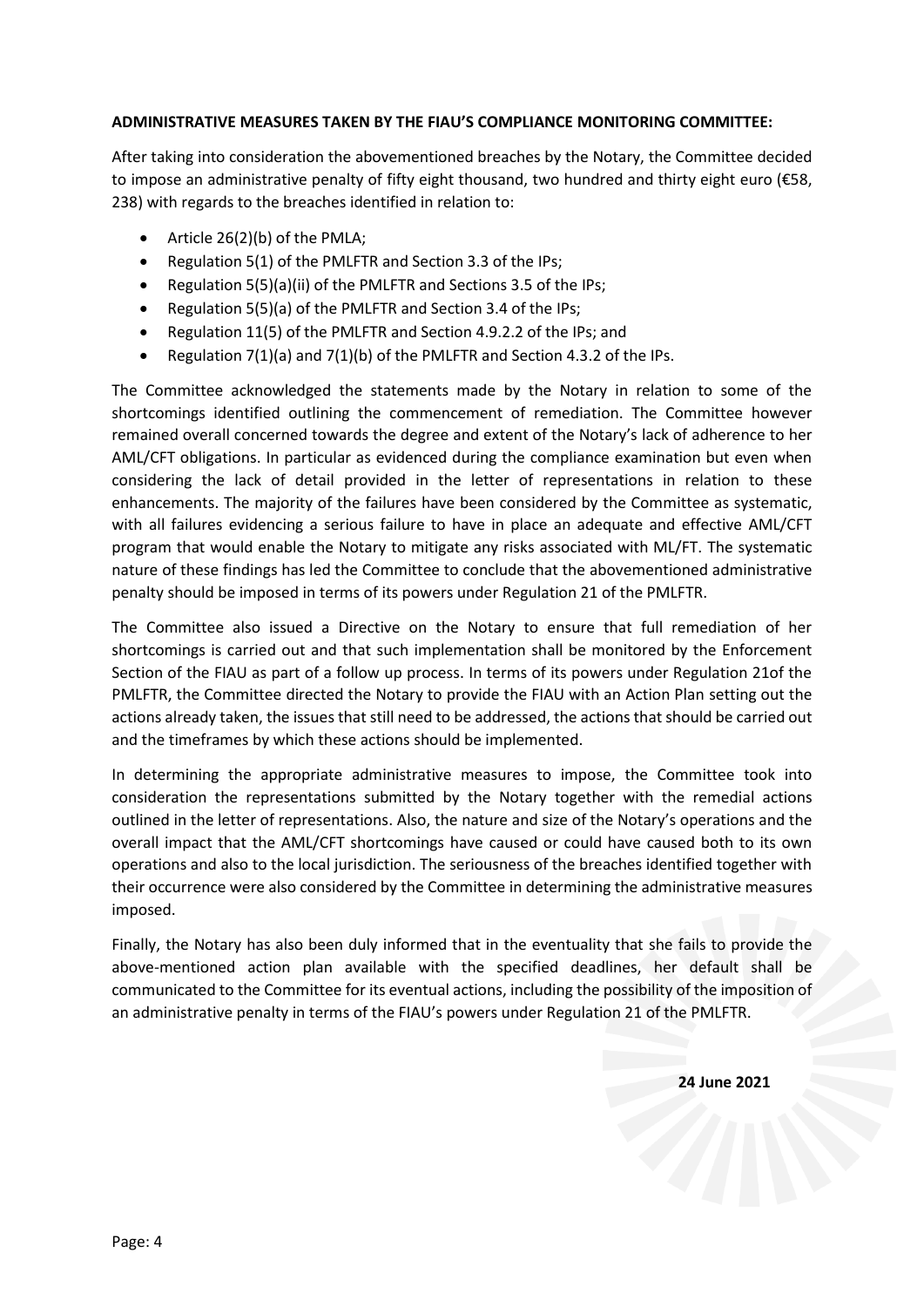## **Appeal:**

On Monday 19 July 2021, the FIAU was duly notified that Notary Dr Roberta Borg has, in accordance with the provisions of Article 13A of the Prevention of Money Laundering Act (PMLA), appealed the decisions taken by the FIAU. The Notary has appealed the nature of the administrative measure imposed by the Compliance Monitoring Committee in relation to the breaches mentioned in this publication on the basis of wrong evaluation of facts. The quantum of the administrative penalty imposed is also being challenged.

**23 July 2021**